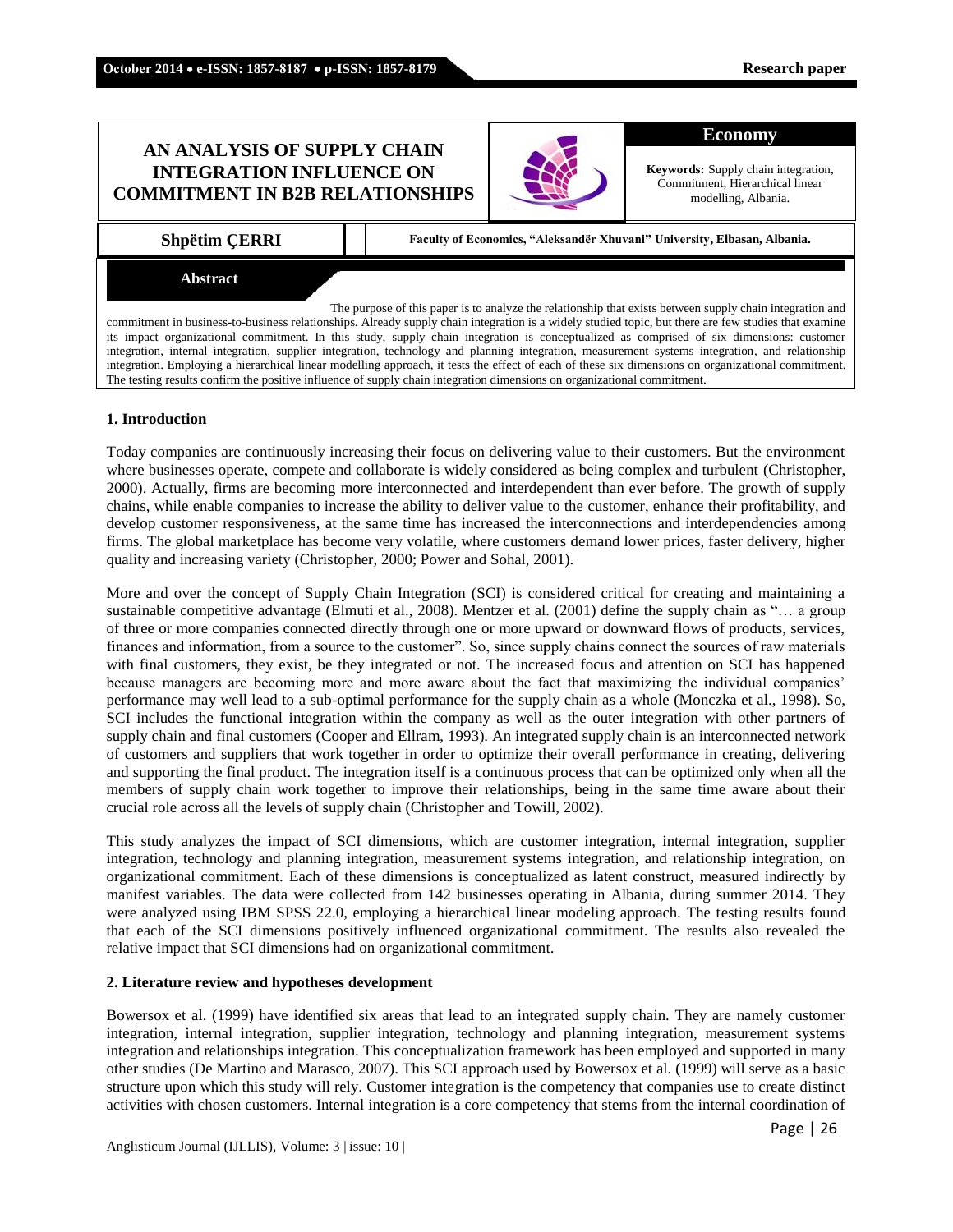#### **October 2014 e-ISSN: 1857-8187 p-ISSN: 1857-8179 Research paper**

activities of the company in order to better support customer requirements with a lower total system costs. Integration of suppliers deals with linking internal processes of a business enterprise with external providers of materials and services. Technology and planning Integration focuses on the development of information systems capable of supporting a wide range of operational settings, necessary in creating supply chain solutions for specific customers. Measurement systems integration is necessary to manage coordinated supply chain operations. Performance measurements integration provides the appropriate basis for the calibration of many parts of supply chain engine. Finally, the relationship integration has to do with the readiness and willingness on the part of the supply chain partners to create structures, frameworks and appropriate metrics that encourage inter-organizational behavior.

Gundlach et al. (1995) considers commitment as a cornerstone of successful relationships, while they define commitment as "…closely related to mutuality, loyalty and forsaking of alternatives, variables which are the core of the meaning of relationalism." Wetzels et al. (1988) argue that, if commitment is lacking, the relationship will soon come to an end. Some authors like Meyer and Allen (1997) have identified three components of commitment, namely (1) affective commitment, (2) continuance commitment, and (3) normative commitment; while Gundlach et al. (1995) view commitment as comprised of three other component: (1) an input or instrumental component; (2) an attitudinal component; and (3) a temporal dimension.

This research hypothesizes that the six dimensions of SCI have each a positive and direct influence of organizational commitment. Thus, the hypotheses proposed are as follows:

- $H<sub>1</sub>$ : Customer integration positively influences organizational commitment.
- H2: Internal integration positively influences organizational commitment.
- H3: Supplier integration positively influences organizational commitment.
- H4: Technology and planning integration positively influences organizational commitment.
- H5: Measurement systems integration positively influences organizational commitment.
- $H_6$ : Relationship integration positively influences organizational commitment.

#### **3. Methodology and data analysis**

The data for this study were gathered from a representative sample of 142 businesses in Albania, during summer 2014. In order to achieve the generalization of the results from sample to population, a quantitative approach of research was employed. The conceptual framework included data from companies that were in the role of supplier as well as from companies that served as clients of those supplier-companies, i.e. from two parts simultaneously. The collection of necessary data was made through the method of two-stage clustering sampling. In the first stage, a total of 300 businesses were randomly selected from the universe of businesses operating in Albania, focusing the selection in the main cities of the country. 142 of these companies agreed to participate in the study, achieving a response rate of 47.33%. Then, a senior manager or owner from each company was contacted and interviewed, thus collecting the necessary data from one part of the target group. From each company, 3 client companies were contacted and asked to collaborate in the study, creating the second part of sample. From 426 client-companies asked, 402 agreed to collaborate, achieving a response rate of 94.36%.

The measurement scale for each of the constructs in the study was developed based on existing literature on supply chain integration and organizational commitment.

The missing data were substituted using multiple imputation method in SPSS 17.0. Multiple imputation yields unbiased estimations for the parameters and enables proper solutions to problems facing missing data (Graham, 2012). In addition, descriptive statistics results demonstrated the normality of the data, so it was safe to proceed with further analysis.

The next step in data analysis process was conducting Confirmatory Factor Analysis (CFA). The intention was to further evaluate the dimensionality, reliability and validity of the generated structure of factors. Firstly, all the items in every scale were obliged to identify a single factor. Then the correlations between items and fit statistics were estimated. CFA results confirmed the factor patterns, producing positive and significant relationships between constructs. The fit statistics indicators suggest that the factor structure for the seven proposed construct is well defined. All the standardized loadings in factor matrix are significant at  $p < 0.001$ .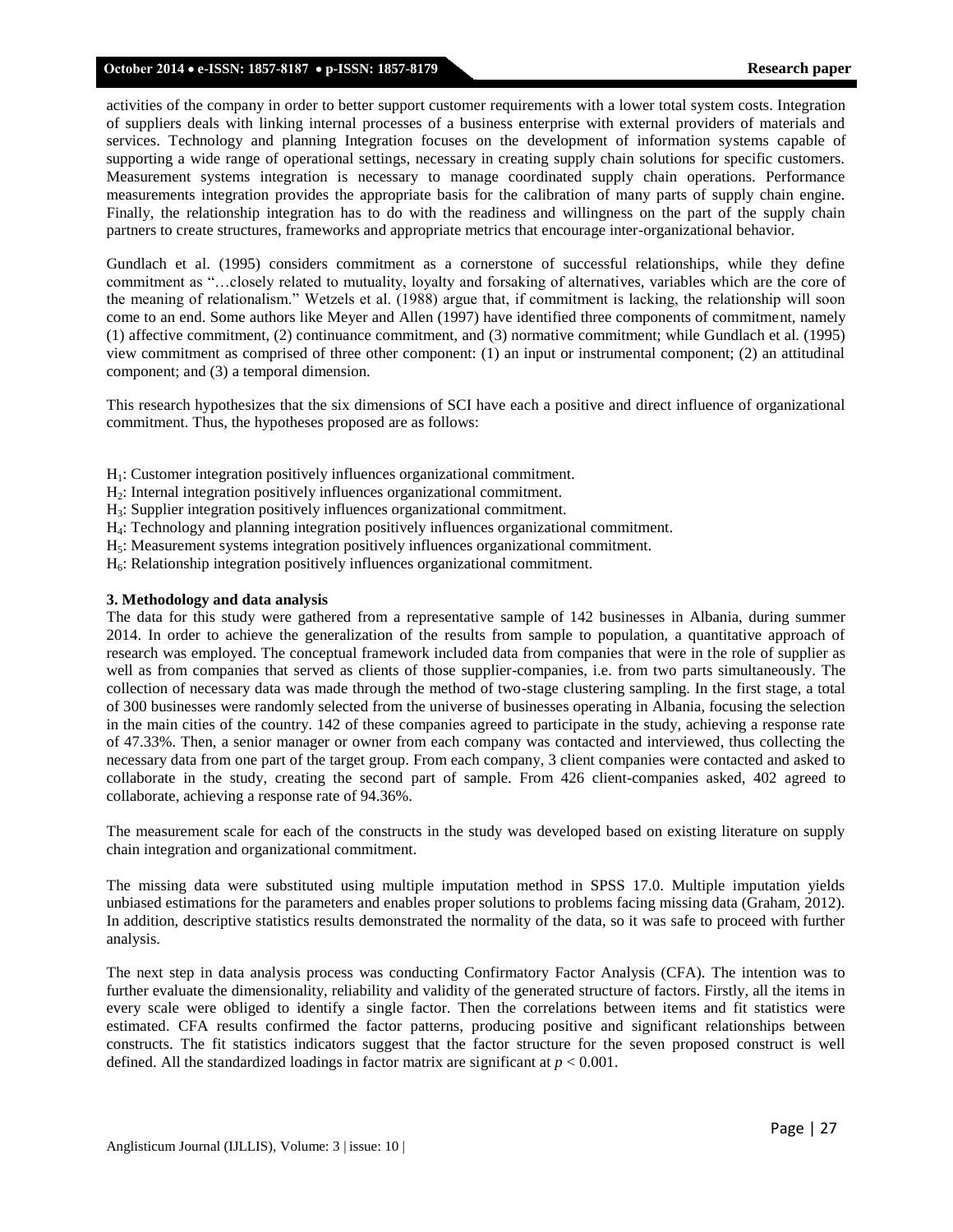#### **October 2014 e-ISSN: 1857-8187 p-ISSN: 1857-8179 Research paper**

In order to properly analyze the data and do the tests in hierarchical linear modeling, the data collected from suppliercompanies and client-companies had to be combined together. In this kind of analysis, organizational commitment served as level one variable, while the six dimensions of integrations served as level two variables. The data taken from supplier-companies are nested with the data taken from client-companies, so the first step was the analysis of the null model, where organizational commitment served as predicted variable and there were no predictors at level one or level 2 (Radenbush and Bryk, 2002).

The analysis of the null model showed that the intercept term varied across groups, indicating that supplier-companies data are nested with each client-companies data, thus the hierarchical linear modeling approach for analysis is reasonable appropriate. The multilevel model parameters should be estimated only if the variance between groups is substantial. The ICC indicator (intra-class correlation coefficient) is calculated with this formula:

$$
ICC = \sigma_{B}^{2} / (\sigma_{B}^{2} + \sigma_{W}^{2})
$$

Where:  $\sigma_B^2$ : between-class correlation;  $\sigma_W^2$ : within-class correlation

The resulting ICC value showed that approximately 42.8% of predicted variable (organizational commitment) could be explained by the predictor of level 2.

The proposed hierarchical linear model of this study is:

 $OC_{ii} = \gamma_{00} + \gamma_{01} * CI_i + \gamma_{02} * II_i + \gamma_{03} * SI_i + \gamma_{04} * TI_i + \gamma_{05} * MI_i + \gamma_{06} * RI_i + u_{0i} + r_{ii}$ 

Where: OC: Organizational commitment; CI: Customer integration; II: Internal integration; SI: Supplier integration; TI: Technology & planning integration; MI: Measurement systems integration; RI: Relationship integration; *γ*00: the grand mean of the dependent variable;  $u_{0j}$ : supplier-companies effect;  $r_{ij}$ : effect not accounted for by suppliercompanies.

Table 1 shows the results of the analysis.

Table 1: Hierarchical linear modeling testing results

| <b>Fixed effect</b> | Coefficient | t-ratio | <i>p</i> -value |
|---------------------|-------------|---------|-----------------|
| $\gamma_{00}$       | 2.685       | 52.695  | < 0.01          |
| $\gamma_{01}$       | 0.603       | 4.657   | < 0.001         |
| $v_{02}$            | 0.344       | 6.874   | < 0.01          |
| $\gamma_{03}$       | 0.325       | 3.251   | < 0.05          |
| $\gamma_{04}$       | 0.519       | 6.982   | < 0.001         |
| $\gamma_{05}$       | 0.422       | 4.250   | < 0.001         |
| $v_{06}$            | 0.633       | 2.228   | < 0.05          |

As it can be seen, organizational commitment is positively and significantly influenced by customer integration (*γ*=0. 603; *p*<0.001), internal integration (*γ*=0. 344; *p*<0.01), supplier integration (*γ*=0. 325; *p*<0.05), technology and planning integration (*γ*=0. 519; *p*<0.001), measurement systems integration (*γ*=0.422; *p*<0.001), and relationship integration ( $\gamma$ =0. 633;  $p$ <0.05). Thus, all the hypotheses of the study resulted as confirmed.

### **4. Discussion**

This study analyzed and tested the effects that six dimensions of supply chain integration, namely: customer integration, internal integration, supplier integration, technology and planning integration, measurement systems integration, and relationship integration, have on organizational commitment. It contributes in the field of B2B studies, where research relating SCI and variables like commitment, loyalty, or trust, are scarce. This study employed a hierarchical linear modeling approach, since the data were collected from two related samples: supplier-companies and client-companies. From six dimensions, relationship integration has the largest effect on organizational commitment, followed by customer integration, technology and planning integration, measurement systems integration, internal integration, and finally supplier integration.

Relationship integration requires willingness by supply chain partners to create structures, framework and appropriate metrics that encourage inter - organizational behavior. Marketers must place a greater emphasis on maintaining and enhancing continuous customer/supplier relationships, in order to facilitate the progressive involvement of partner companies. In order to have a successful relationship where both parties are winners, partners should determine the rules of the game and engage in managerial level since in the early stages of the relationship. Of course that these actions directly affect commitment between business partners engaged in a partnership. The company may increase the expenditures in one area of activities and reduce costs elsewhere, resulting in total benefits by reducing total costs and reaching positive synergistic effects. By coordinating processes of marketing and sales functions, procurement, manufacturing, assembling, and distribution of products or services, the company manages to possess a core